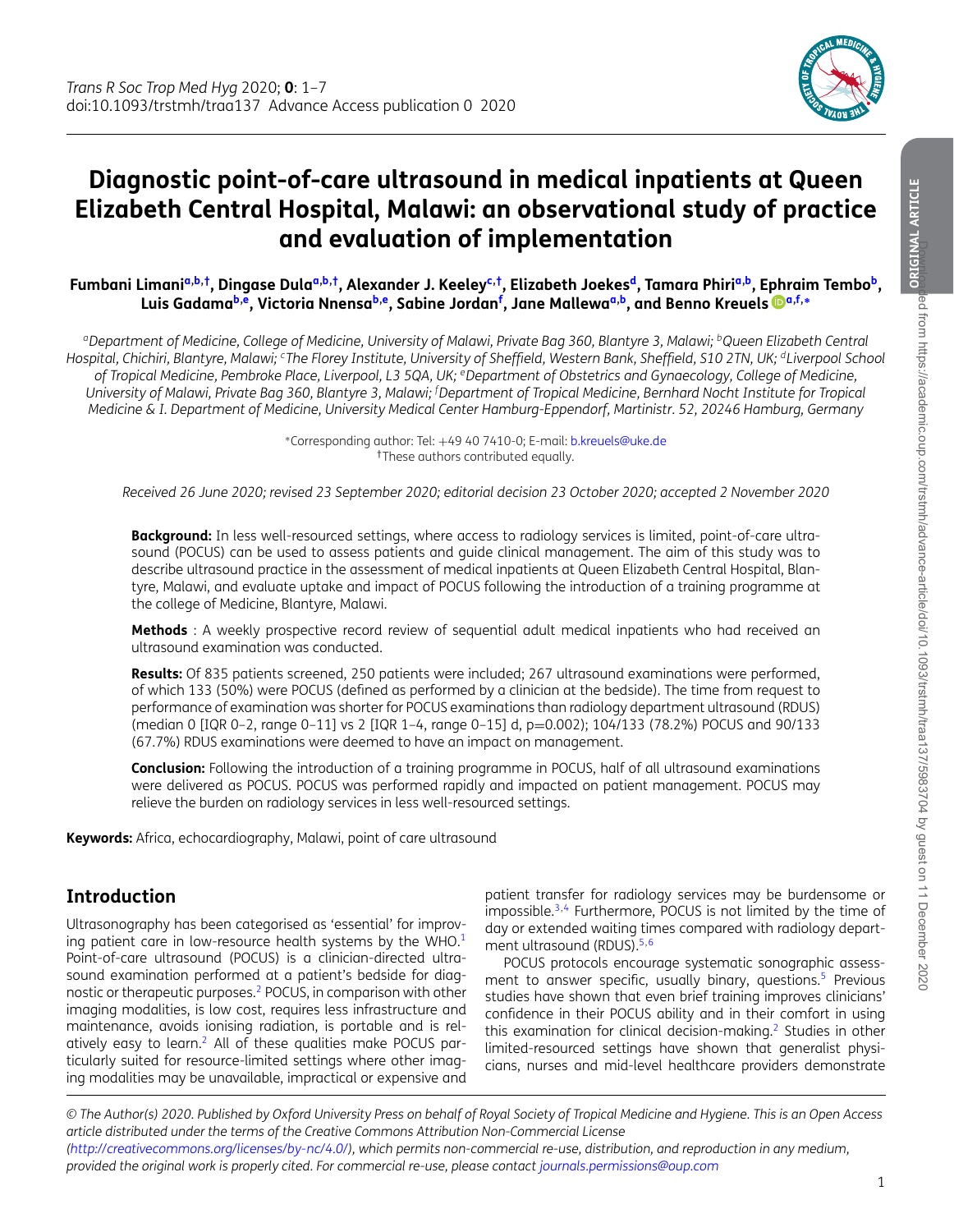<span id="page-1-0"></span>

Figure 1. Study profile demonstrating the patients screened, excluded and enrolled from medical inpatients at Queen Elizabeth Central Hospital, Blantyre, Malawi.

excellent diagnostic accuracy after short, focused training sessions combined with follow-up evaluation and retraining.<sup>7</sup> Data from Malawian patients with a high prevalence of HIV and TB demonstrated that POCUS was a useful tool in a resource-limited setting, in particular to aid the diagnosis of extrapulmonary tuberculosis, but also other conditions such as heart failure, pneu-monia, ectopic pregnancy and deep vein thrombosis.<sup>4[,8,](#page-6-7)[9](#page-6-8)</sup>

In Malawi, ultrasound examinations are mostly performed by staff of radiology units, usually radiology technicians. The quality of this service is variable as ultrasonography may not be part of the formal training for these technicians. In addition, services are often not available due to lack of staff, power outages or lack of equipment. POCUS can help overcome these shortages. However, evidence to inform the health system impacts of POCUS, such as training requirements and costs, and assurance of quality as well as real-life benefit to patients and health systems, is lacking.

In 2018, a training programme on POCUS was initiated in the Department of Medicine at the University of Malawi, College of Medicine (COM), in cooperation with the University of Hamburg. The aim of this programme was to sustainably introduce POCUS into the routine care of patients in the Department of Medicine at Queen Elizabeth Central Hospital (QECH, the teaching hospital of COM).

The aim of this study is to describe current ultrasound practice, both RDUS and POCUS, to evaluate the uptake of POCUS following training and to assess the impact of introducing POCUS as

an alternative to RDUS, on patient management, among medical inpatients at QECH, Blantyre, Malawi.

# **Materials and Methods**

#### **Training programme**

After an initial needs assessment, a curriculum for training was developed that covered indications for diagnostic and interventional ultrasound that fulfilled the following criteria: first, indications had to be common in inpatients treated in the Department of Medicine at QECH. Second, indications had to be easy to teach to users with little or no experience of POCUS. Finally, all indications had to answer clinical questions and have a direct impact on patient management. Protocols that were included in the training programme were focused assessment with ultrasonography for TB in HIV (FASH), chest ultrasound, echocardiography, abdominal ultrasound examinations (ascites, kidneys and bladder), compression ultrasound examinations for deep vein thrombosis, ultrasound guidance for fine needle aspiration of lymph nodes, ascitic paracentesis, pericardiocentesis and pleurocentesis.

The training was directed mainly at clinical staff involved in routine clinical care of inpatients on the wards of the medical department (consultants, registrars and clinical officers) but was also open to staff of attached outpatient clinics and surrounding hospitals. Due to limitations in training capacity, short-term staff (e.g. interns) were not trained. Participants did not require previous training in or experience of POCUS. By the completion of this study, 2 courses had been delivered to 26 participants and 2 refresher courses had been delivered to 16 participants. Of the 26 participants, 10 were involved in routine clinical care as medical registrars or clinical officers in the Department of Internal Medicine at the QECH. The training programme is described in more detail, including a description of the POCUS protocols, in the supplementary material (Appendix 1).

#### **Study setting**

This study was performed in the Department of Internal Medicine at the QECH, Blantyre, Malawi, a tertiary referral centre for the southern region (population of  $7750$  629).<sup>[10,](#page-6-9)[11](#page-6-10)</sup> All ultrasound

<span id="page-1-1"></span>**Table 1.** The type of ultrasound examination performed and the proportion of each examination performed as point-of-care ultrasound scan (POCUS) in medical inpatients at Queen Elizabeth Central Hospital, Blantyre, Malawi

| Type of ultrasound examination | Number of<br>examinations<br>performed, n | Percentage of total<br>examinations<br>performed, % | Number (percentage) of<br>examinations performed as<br>POCUS, $n$ $(\%)$ |
|--------------------------------|-------------------------------------------|-----------------------------------------------------|--------------------------------------------------------------------------|
| Abdominal                      | 81                                        | 30                                                  | 22(27)                                                                   |
| Echocardiogram                 | 93                                        | 35                                                  | 31 (33)                                                                  |
| <b>FASH</b>                    | 66                                        | 25                                                  | 60 (90)                                                                  |
| Chest                          | 13                                        |                                                     | 12 (92)                                                                  |
| Vascular/DVT assessment        | 9                                         |                                                     | 6(67)                                                                    |
| Others                         |                                           |                                                     | 3(60)                                                                    |

DVT, deep vein thrombosis; FASH, focused assessment with sonography for TB in HIV.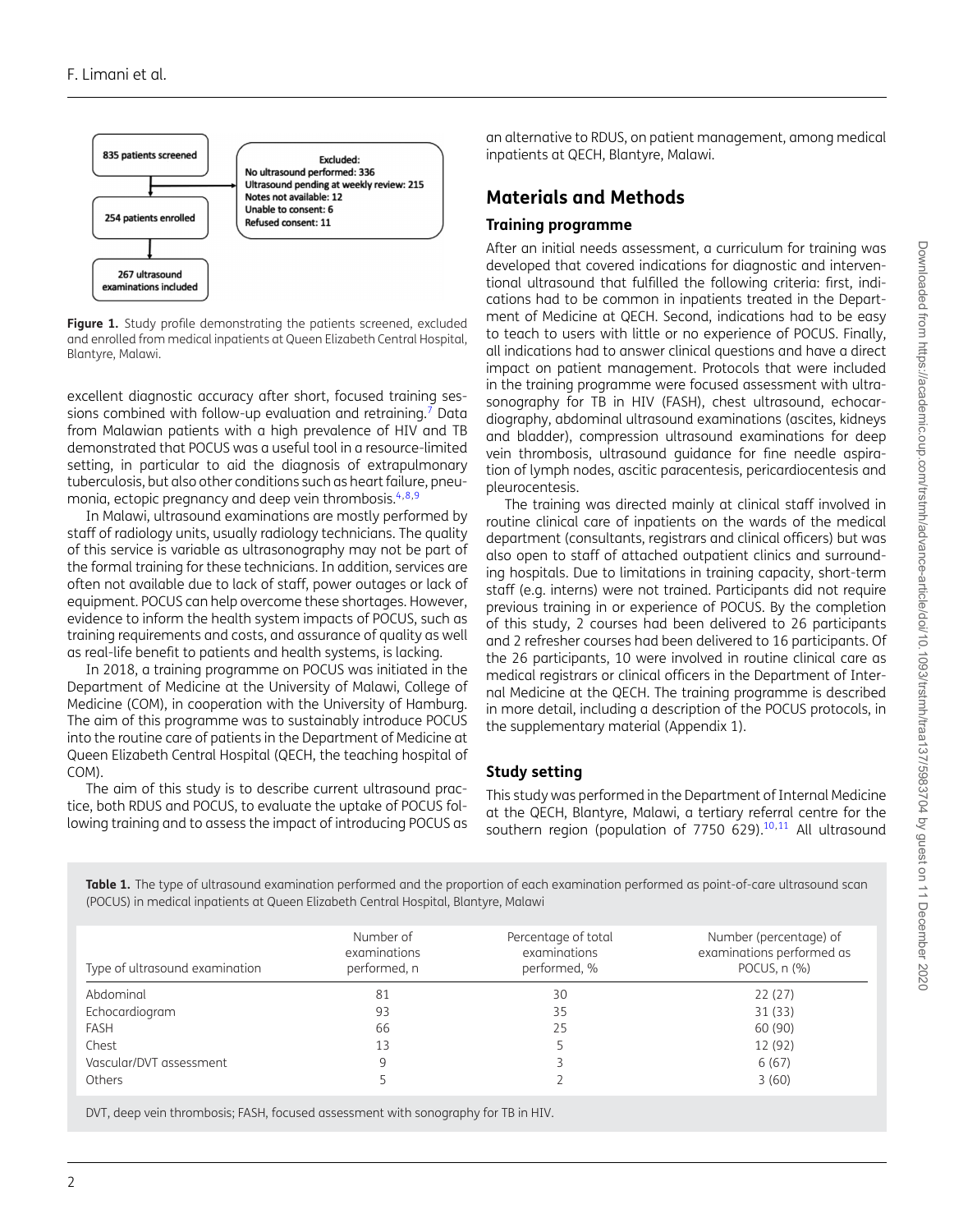<span id="page-2-0"></span>**Table 2.** Most common pathologies identified on ultrasound examination (POCUS and RDUS) in medical inpatients at Queen Elizabeth Central Hospital, Blantyre, Malawi

| Pathology                      | Number (%)* |
|--------------------------------|-------------|
| Abdominal ultrasound (N=81)    |             |
| No pathology reported          | 18 (22)     |
| Free fluid/ascites             | 23 (28)     |
| Pleural effusion               | 5(6)        |
| Hydronephrosis                 | 3(4)        |
| Liver cirrhosis                | 3(4)        |
| Liver mass                     | 9(11)       |
| Intra-abdominal lymph nodes    | 5(6)        |
| Splenomegaly                   | 6(7)        |
| Echocardiogram (N=93)          |             |
| No pathology reported          | 17 (18)     |
| LV impairment                  | 30(32)      |
| RV impairment/dilatation       | 20(22)      |
| LV dilatation                  | 26(28)      |
| Mitral valve disease           | 24(26)      |
| Pericardial effusion           | 14 (15)     |
| $FAST (N=66)$                  |             |
| No pathology reported          | 39 (59)     |
| Pleural effusion               | 12 (18)     |
| Pericardial effusion           | 11(17)      |
| Para-aortic lymph nodes        | 5(8)        |
| Splenic micro abscesses        | 5(8)        |
| Intra-abdominal free fluid     | 6(9)        |
| Chest ultrasound $(N=13)$      |             |
| No pathology reported          | 1(8)        |
| Simple effusion                | 6(46)       |
| Alveolar interstitial syndrome | 2(15)       |
| Complex effusion               | 3(23)       |
| Consolidation                  | 2(15)       |
| Alveolar interstitial syndrome | 2(15)       |
| Vascular ultrasound (N=9)      |             |
| No pathology reported          | 6(67)       |
| <b>DVT</b>                     | 3(33)       |

DVT, deep vein thrombosis; FASH, Focused assessment with sonography for TB in HIV; LV, Left ventricular; RV, Right ventricular. Pathologies identified on ultrasound examination in medical inpatients at Queen Elizabeth Central Hospital, Blantyre, Malawi. \*Percentages refer to the percentage of examinations of a given type with the particular pathology recorded. Multiple pathologies may have been identified in a single scan. Only the most common pathologies are reported.

examinations were performed for routine patient care as directed by the managing medical teams. POCUS examinations were performed using GE-Healthcare V-scan (GE-Healthcare, Chicago, Illinois, USA) and DP30 (Mindray, Shenzen, China) machines by the 10 clinicians that had recently undergone at least the 4-day introductory training course. Two experienced POCUS clinicians or a radiology technician provided supervision in case of uncertainty in the POCUS findings. RDUS examinations were performed by radiology technicians using a Mindray DC 30 and

GE vivid Q-i for echocardiography. Data from ultrasound examination were used for clinical decision-making by the respective ward teams.

#### **Study design**

This study was a prospective observational review of records of ultrasound examinations performed for adult inpatients in the Department of Medicine during routine clinical care. The study was conducted across both male and female medical wards. There are 120 beds and approximately 400 admissions per month between the two wards. On a weekly basis from 1 October 2018 to 18 March 2019, a member of the study team reviewed the records of sequential patients on one half of each ward (Appendix 3, supplementary material). Any patient aged  $\geq$ 16 y who had received an ultrasound examination was recruited after giving written informed consent. Patients aged <16 y or those unable to give informed consent (e.g. due to a reduced level of consciousness) were excluded. Initially, we planned to assess the use of POCUS for diagnostic and interventional use. However, as clinicians did not routinely record whether or not a procedure was guided, we restricted our analysis to the application of POCUS for diagnostic purposes.

#### **Data collection**

The medical records of enrolled patients were reviewed to extract demographic data and details of any ultrasound examinations performed from the radiology report (RDUS) or the medical notes (POCUS). Data were collected using electronic case reporting forms. Information collected included patient demographics, HIV status, the type of ultrasound examination performed, whether the examination was POCUS or a standard examination performed by the radiology department, the number of days between the examination request and the actual date of the ultrasound examination, indication and findings of ultrasound examinations.

#### **Impact of ultrasound examinations on patient care**

At the point of data collection, study investigators categorised the findings and impact of the ultrasound using a structured proforma. The findings in relation to the clinical indication were categorised as conclusive, supportive or inconclusive. The ultrasound examination was deemed to have impacted on patient management if, as a result of the findings, treatment was started, treatment was stopped, treatment was altered, further investigations were ordered, the information was used in decision-making for surgery or delivery, the patient was referred to another specialty, the information was used to discharge the patient or if the information resulted in palliative care initiation. A consensus expert decision was sought in equivocal cases and each entry was subsequently reviewed by a senior member of the study team. A detailed description of the process is presented in the supplementary material (Appendix 2).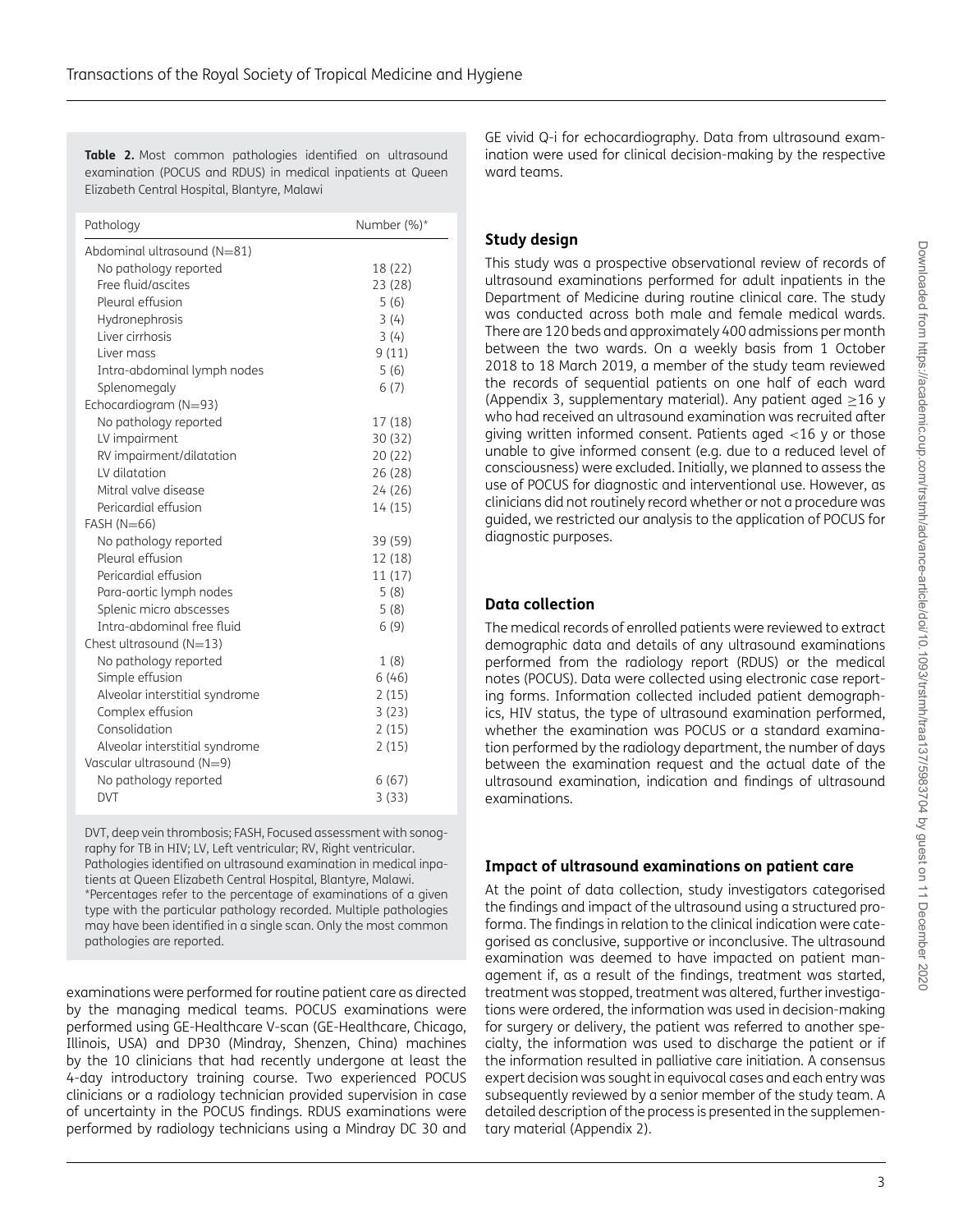<span id="page-3-0"></span>

Figure 2. Bar chart describing the number of days between ultrasound examination request and performance, according whether examination was point-of-care ultrasound (POCUS) or not in medical inpatients at Queen Elizabeth Central Hospital, Blantyre, Malawi. The percentage described is that of the total examination performed as either POCUS or RDUS.

# **Results**

#### **Patient demographics**

Of 835 patients screened during the 22 weeks of the study, 254 were enrolled with 267 ultrasound examinations (Figure [1](#page-1-0) and supplementary figure in Appendix 3). The median age of patients was 39 (range 16–94) y, 126 (50%) were HIV-positive and 129 (51%) were female.

#### **Nature of ultrasound examinations performed**

Overall, 133 examinations (50%) were performed as POCUS. FASH and chest ultrasound examinations were more often performed as POCUS examinations (90% and 92%, respectively), while abdominal scans and echocardiography were more often performed as RDUS (73% and 67%, respectively). Table [1](#page-1-1) details the types of ultrasound examinations performed and the proportion of each type of examination performed as POCUS. The most common clinical indications for performing ultrasound examination were, for echocardiography examination: breathlessness (n=50, 53.8%), suspected biventricular failure ( $n=26$ , 30.0%) and stroke ( $n=12$  12.9%); for abdominal examination: abdominal pain (n=25, 30.9%), abdominal swelling (n=23, 28.4%) and suspected extrapulmonary TB (n=17, 21.0%); for FASH examination: suspected extrapulmonary TB ( $n=59$ , 89.4%), weight loss ( $n=12$ , 18.2%) and cough  $(n=10, 15.2\%)$ ; and for chest examination: breathlessness (n=9, 69.2%), suspected pleural effusion ( $n=7$ , 58.8%) and chest pain  $(n=3, 23.1\%)$  $(n=3, 23.1\%)$  $(n=3, 23.1\%)$ . Table 2 details the most common pathologies identified.

#### **Delays from ultrasound examination requests to performance**

The median time from an examination being requested to an examination being performed was 2 (IQR 1–4, range 0–15) d for RDUS and 0 (IQR 0–2, range 0–11) d for POCUS examina-tions (p=0.00[2](#page-3-0)). Figure 2 illustrates the delays between examinations being requested and performed for both POCUS and RDUS examinations.

#### **Impact of ultrasound examinations**

The findings documented in the ultrasound report in relation to the indication for the ultrasound examination were conclu-sive in 102, supportive in 153 and inconclusive in 10 (Table [3\)](#page-4-0); 195/267 examinations were deemed to have had an impact on patient management (Table [4\)](#page-5-0); 104/133 POCUS and 91/134 RDUS examinations were deemed to have an impact on management. Treatment was started following 60 examinations (22.5%), treatment was altered following 68 examinations (25.5%) and further investigations were ordered following 108 examinations (40.5%)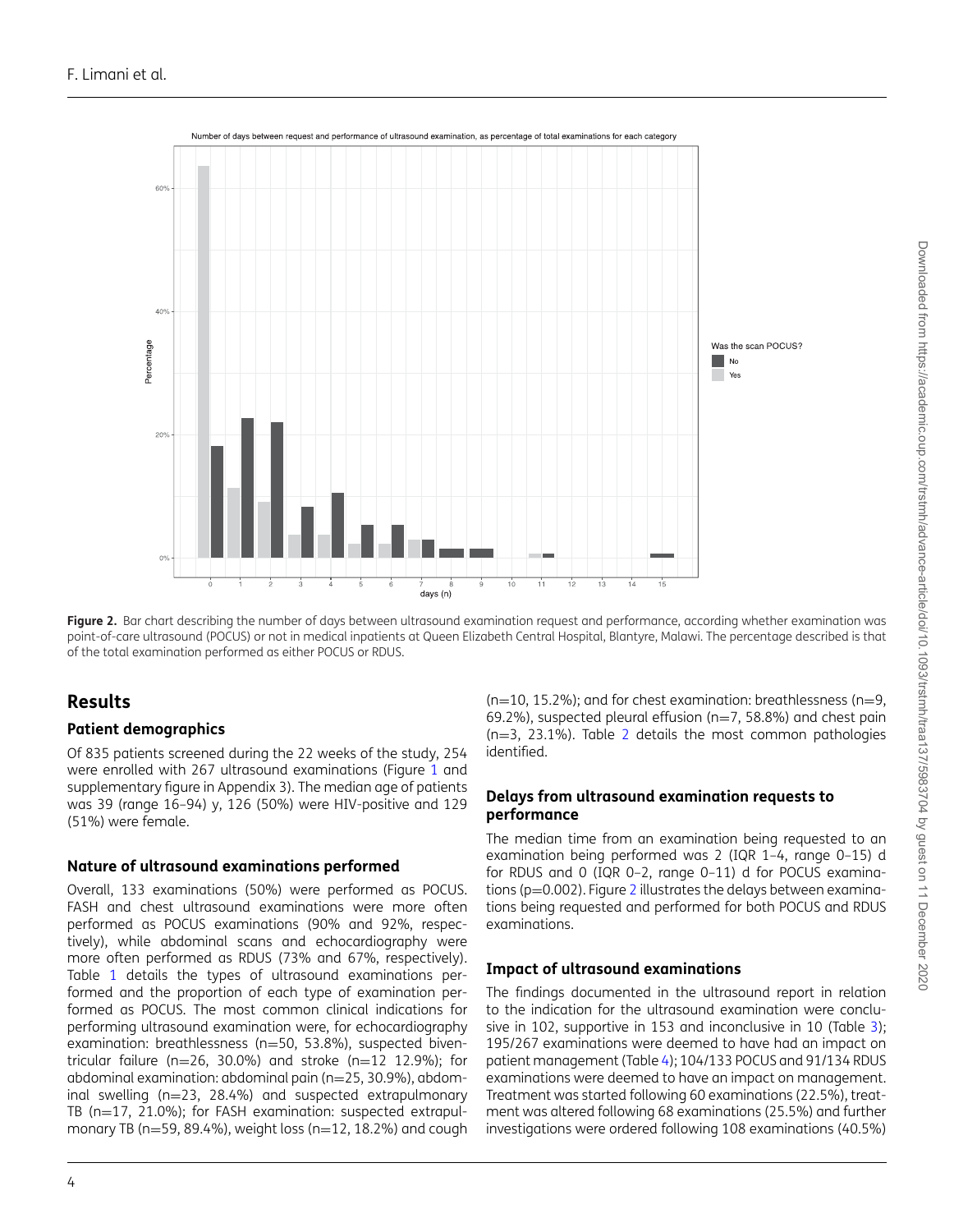Downloaded from https://academic.oup.com/trstmh/advance-article/doi/10.1093/trstmh/traa137/5983704 by guest on 11 December 2020 Downloaded from https://academic.oup.com/trstmh/advance-article/doi/10.1093/trstmh/traa137/5983704 by guest on 11 December 2020

(Table [4\)](#page-5-0). For POCUS examinations, the impact on management occurred immediately following examination in 16/105 (15.3%) or on the same day as examination in 55/104 (52.9%), compared with 6/91 (6.6%) and 40/90 (44.4%) for the non-POCUS group.

# **Discussion**

Our results demonstrate that in Malawi, following a short, pragmatic training intervention, with active ongoing supervision, POCUS is now widely used to assess medical patients. Half of all ultrasound examinations were performed as POCUS, with FASH and chest sonography almost exclusively performed as POCUS. Times from request to performance of an ultrasound examination for inpatients were significantly shorter when the examinations were POCUS. As POCUS is specifically intended to be performed by a clinician at the bedside, an important strength is that it can significantly reduce delays in diagnosis and treatment and enhance clinical care. The immediacy of POCUS has meant that its usage in emergency medicine and intensive care is well established in well-resourced settings to assess unwell patients, guide immediate treatment and facilitate safe invasive procedures.<sup>12-[16](#page-6-12)</sup> POCUS in low-resource settings is increasingly well described and similar protocols are emerging to facilitate rapid assessment and support clinical decision-making.<sup>5,[10,](#page-6-9)17-[20](#page-6-14)</sup> While the majority of POCUS scans were performed on the same day as they were requested, the long delays observed in a proportion of POCUS scans may reflect the lack of immediately available POCUS-trained clinicians in some clinical areas.

This study demonstrates that both POCUS and RDUS scanning, within their respective indications, can yield useful findings and impact patient management. The high observed impact on management described is similar to other studies assessing the impact of POCUS in this setting.<sup>[5,](#page-6-4)[21](#page-6-15)</sup> Furthermore, these findings are comparable with a study from the same setting before the introduction of POCUS training, where 69% of scans were deemed to be useful in patient management.<sup>[11](#page-6-10)</sup> In this study the findings and impacts on patient care were categorised; however, within each category the exact nature of the impact was not recorded. Furthermore, given the observational design of the study, it is not possible to determine whether the impact on management observed following an ultrasound scan could be solely attributed to the ultrasound examination or would have been different had the scan not occurred. Only limited conclusions can be drawn from this study relating to the findings and impact of POCUS on patient management. More comprehensive evaluation and research of the impact of POCUS on patient management and outcomes in the low-resource setting are required.

POCUS examinations may be performed by clinicians with relatively little training in ultrasound whereas a full RDUS requires specific expertise and a high level of training. The scope of the POCUS examination is limited to answering specific (and usually binary) questions. More subtle or complex findings are beyond the scope of POCUS. A potential downside to widespread POCUS uptake is that important pathology may not be appreciated, which might have been recognised with RDUS sonography.

<span id="page-4-0"></span>**Table 3.** Findings documented on the ultrasound report in relation to the indication for the ultrasound examination in medical inpatients at Queen Elizabeth Central Hospital, Blantyre, Malawi

|                     | Findings on ultrasound (n, %): |            |              |  |
|---------------------|--------------------------------|------------|--------------|--|
| Type of examination | Conclusive                     | Supportive | Inconclusive |  |
| All examinations    |                                |            |              |  |
| Abdomen ( $n=81$ )  | 16 (19.8)                      | 59 (72.8)  | 6(7.4)       |  |
| Chest $(n=13)$      | 7(53.8)                        | 6(46.2)    | 0(0)         |  |
| $ECHO(n=93)$        | 40 (43.0)                      | 49 (52.7)  | 4(4.3)       |  |
| $FAST (n=66)$       | 30 (45.5)                      | 35 (53.0)  | 1(1.5)       |  |
| POCUS:              |                                |            |              |  |
| Abdomen $(n=22)$    | 7(31.8)                        | 15 (68.2)  | 0(0)         |  |
| Chest $(n=12)$      | 7(58.3)                        | 5(41.7)    | 0(0)         |  |
| $ECHO(n=31)$        | 13 (41.9)                      | 18 (58.1)  | 0(0)         |  |
| $FAST (n=60)$       | 25 (41.7)                      | 34 (56.7)  | 1(1.7)       |  |
| RDUS:               |                                |            |              |  |
| Abdomen (n=59)      | 9(15.3)                        | 44 (74.6)  | 6(10.2)      |  |
| Chest $(n=1)$       | 0(0)                           | 1(100)     | 0(0)         |  |
| $ECHO(n=62)$        | 27 (43.5)                      | 31 (50)    | 4(6.5)       |  |
| $FAST (n=6)$        | 5(83.3)                        | 1(16.7)    | 0(0)         |  |
|                     |                                |            |              |  |

ECHO, echocardiogram; FASH, focussed assessment with sonography for TB in HIV; POCUS, point of care ultrasound; RDUS, radiology department ultrasound.

An example of this would be our categorisation of abdominal ultrasound examinations, where the POCUS protocol only covers a limited range of findings (ascites, kidney size and echogenicity and bladder masses) compared with RDUS. However, many common pathologies identified in this study fall within the scope of recognised POCUS protocols. The extent to which RDUS scans would have provided additional information that would have altered management compared with POCUS is beyond the scope of this study and would depend on the level of competence of the POCUS and RDUS examiners. In a health system with significant pressure on resources, POCUS can be used to obtain management-altering information and could relieve the burden on radiology services. This study supports the usage of POCUS as a 'first step' assessment in cases where radiological information is required, allowing more challenging cases to be referred for RDUS, while avoiding RDUS in cases where the answer has already been obtained from POCUS and additional information would not alter management any further. A case in point would be an abdominal examination in a patient with abdominal swelling. If the radiological question required by the clinician only relates to the presence/absence of intra-abdominal fluid, then POCUS would suffice. However, if the question relates to the aetiology of free fluid then POCUS is unlikely to suffice and RDUS may be sought.

A barrier to widespread POCUS uptake is training and ongoing supervision. Several studies have demonstrated that POCUS protocols can be reliably taught in a relatively short time, including in the low-resource setting. $3,8,9$  $3,8,9$  $3,8,9$  However, data relating to longterm competence in POCUS following short courses are lacking. This study suggests that in an environment where training and

5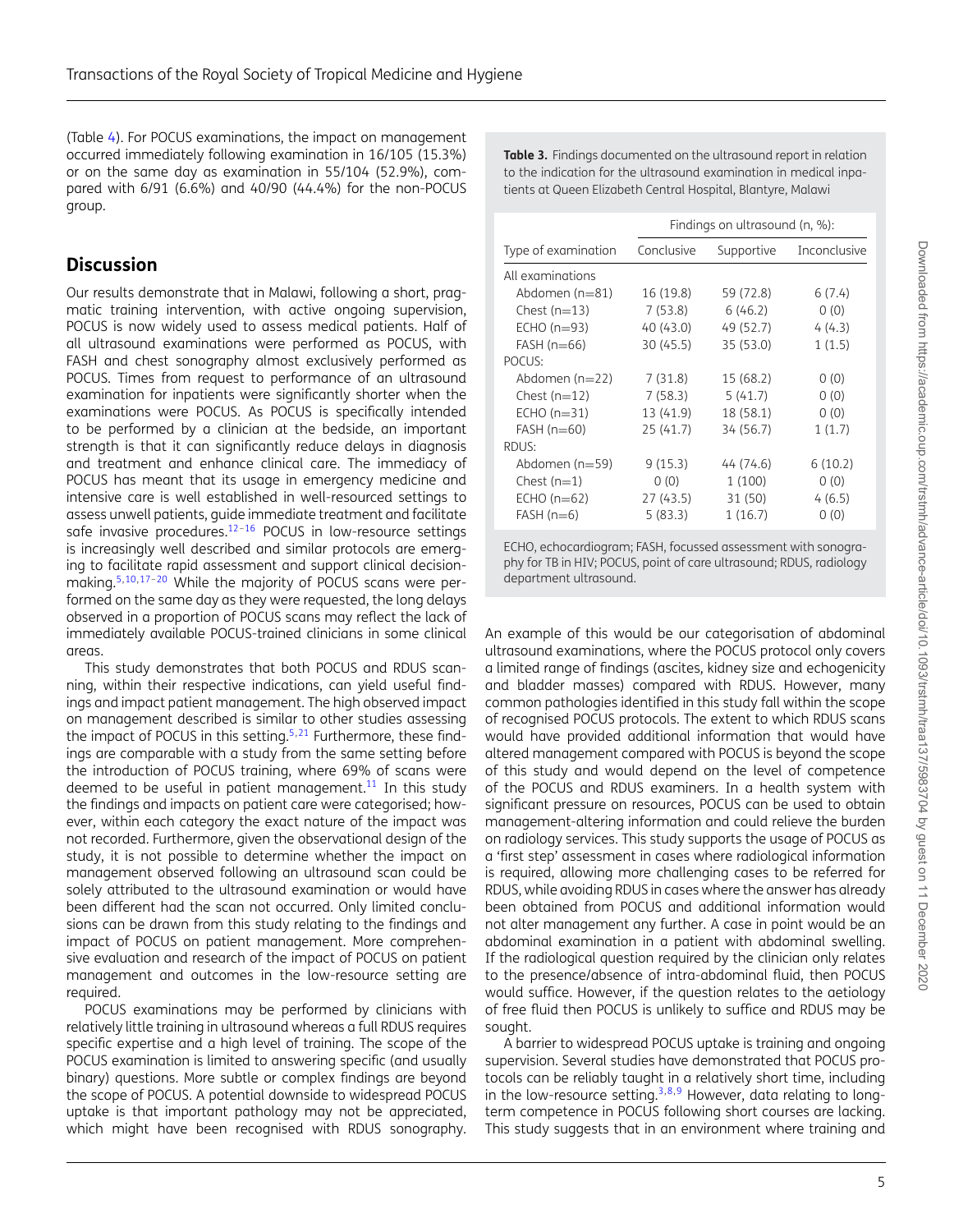|                     |                   |                   | Impact on management $(n, %)^*$   |                                  |                              |  |
|---------------------|-------------------|-------------------|-----------------------------------|----------------------------------|------------------------------|--|
| Type of examination | Treatment started | Treatment altered | Further investigations<br>ordered | Referred to another<br>specialty | Palliative<br>care initiated |  |
| All examinations:   |                   |                   |                                   |                                  |                              |  |
| Abdomen $(n=81)$    | 8(9.9)            | 18 (22.2)         | 39 (48.2)                         | 4(4.9)                           | 3(3.7)                       |  |
| Chest $(n=13)$      | 5(38.5)           | 2(15.4)           | 2(15.4)                           | 2(15.4)                          | 0(0)                         |  |
| $ECHO(n=93)$        | 30(32.2)          | 27(29.0)          | 24(25.8)                          | 0(0)                             | 1(1.1)                       |  |
| $FAST (n=66)$       | 13 (19.7)         | 17 (25.8)         | 42(63.6)                          | 1(1.5)                           | 0(0)                         |  |
| POCUS:              |                   |                   |                                   |                                  |                              |  |
| Abdomen $(n=22)$    | 3(13.6)           | 8(36.4)           | 9(40.9)                           | 2(9.1)                           | 1(4.5)                       |  |
| Chest $(n=12)$      | 4(33.3)           | 2(16.7)           | 2(16.7)                           | 2(16.7)                          | 0(0)                         |  |
| $ECHO (n=31)$       | 15 (48.4)         | 7(22.6)           | 7(22.6)                           | 0(0)                             | 1(3.2)                       |  |
| $FAST (n=60)$       | 12 (20.0)         | 17(28.3)          | 37(61.7)                          | 1(1.7)                           | 0(0)                         |  |
| RDUS:               |                   |                   |                                   |                                  |                              |  |
| Abdomen $(n=59)$    | 15(25.4)          | 10(16.9)          | 30(50.9)                          | 2(3.4)                           | 2(3.4)                       |  |
| Chest $(n=1)$       | 1(100)            | 0(0)              | 0(0)                              | 0(0)                             | 0(0)                         |  |
| $ECHO(n=62)$        | 15(24.2)          | 20(32.3)          | 17(27.4)                          | 0(0)                             | 0(0)                         |  |
| $FAST (n=6)$        | 1(16.7)           | 0(0)              | 5(88.3)                           | 0(0)                             | 0(0)                         |  |

<span id="page-5-0"></span>**Table 4.** The impact of ultrasound examination in medical inpatients at Queen Elizabeth Central Hospital, Blantyre, Malawi

ECHO, echocardiogram; FASH, focussed assessment with sonography for TB in HIV; POCUS, point of care ultrasound; RDU, radiology department ultrasound.

\*Percentages refer to the percentage of ultrasound examinations of a given type with the particular impact recorded. Ultrasound examinations may have had impact on treatment in multiple categories. Not all ultrasound examinations had an impact on treatment.

ongoing support are available, POCUS is able to meet a substantial part of the overall requirement for ultrasound imaging in comparable patient cohorts. Further research is required to determine if POCUS education can be rolled out sustainably in low-resource environments and if ongoing training needs can be met.

Several additional limitations to this study must be recognised. First, the study was not designed to assess the accuracy or quality of either POCUS or RDUS examinations in this setting. We did not analyse who performed POCUS examinations or whether examinations were supervised. The experience and competence of POCUS performers may substantially impact upon the quality of information obtained from each examination, but that was beyond the scope of this study. This may limit the generalisability of the results to other low-resource settings or to disciplines where training programmes and supervision in POCUS are not established or where radiology services are more readily accessible. Weekly sampling may have underestimated the proportion of patients receiving ultrasound examinations, and as POCUS examinations were performed faster, the true proportion of examinations performed as POCUS compared with RDUS may not have accurately been captured. While one of the most important indications for POCUS is guidance of procedures, and this is one of its main uses in our department, our study design using routine data from medical records did not allow us to capture data on this. While procedures were recorded in the notes, information on whether they were performed with ultrasound guidance was often missing. Finally, the observational nature of this study does not allow for assessment of impact on patient outcomes.

#### **Conclusions**

This study supports the inclusion of POCUS in the assessment and management of medical patients; however, it is essential that evaluation of outcomes, feasibility, cost-effectiveness and sustainability of POCUS are assessed by further research to inform strategic health system planning in low-resource settings.

# **Supplementary data**

Supplementary data are available at *[Transactions](https://academic.oup.com/trstmh/article-lookup/doi/10.1093/trstmh/traa137#supplementary-data)* online.

**Authors' contributions:** ET, BK, EJ, SJ and JM facilitated point-of-care ultrasound training and rollout. FL, DD, AJK, EJ, ET, LG, SJ, JM and BK conceived and designed the study. FL, DD, VN, ET and BK implemented the study and collected data. AJK, FL, TP, DD, EJ and BK analysed the data. FL, DD, TP and AJK drafted the manuscript. FL, DD, AJK, EJ, TP, ET, LG, VN, SJ, JM and BK revised and approved the manuscript.

**Funding:** This work was supported by a grant (16.2035.0-002.00) from the German Federal Ministry of Economic Cooperation and Development (BMZ) to BK, SJ and JM.

**Competing interests:** EJ is cofounder and Director of Worldwide Radiology, a UK-registered charity, delivering not-for-profit, point-of-care ultrasound training in low-resource settings. All other authors declare no conflicts of interest.